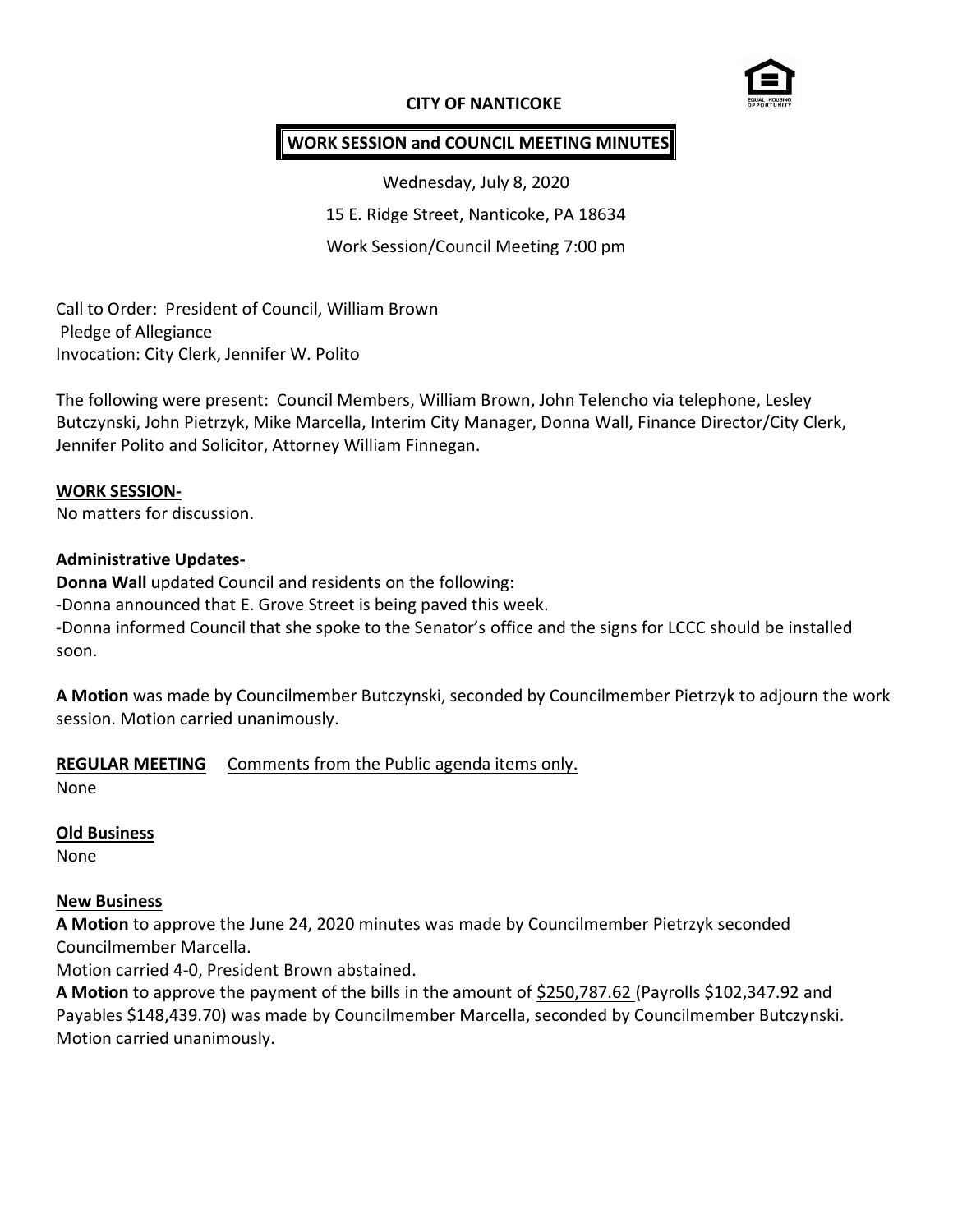#### **COMMENTS FROM THE PUBLIC –**

**Mr. John Prushinski** of 419 Garfield Street asked Council if the rumor was true that speed bumps are going to be installed in Honey Pot to slow down traffic. He stated it is a speedway through there and someone walking their dog or child is going to get hurt. President Brown asked Interim City Manager, Donna Wall and the Police Chief, Michael Roke if the rumor of speed bumps was true. Neither were aware of this rumor and there has been no plans to install speed bumps. President Brown asked Chief Roke to have his officers patrol the Honey Pot area for speeders and to look into possibly installing speed bumps. Chief Roke said he would look into this issue and get back to Council with an answer of if the City can install speed bumps on a street. **Mr. Hank Marks** commented "So much for Hope" for the City. Mr. Marks stated he voted for John Telencho, Joe John, Mike Marcella and Kevin Coughlin and did not vote for Nicole Mackiewicz in hope that some changes would be made in the excessive spending within City Hall on salaries and health benefits. Mr. Marks stated his hopes are trashed because the 2020 Budget has tripled in 10 years, taxes went up 11% in 2020, the Sewer fee doubled a few years ago, the town is falling apart and its business as usual therefor he has lost all hope for the City. President Brown commented on Mr. Marks by saying that Property taxes did not go up, we increased Earned Income taxes to help out citizens on fixed incomes. President Brown said we had no choice in increasing the Refuse fee due to the large increase in Mascaro's contract therefor we decreased the Sewer fee to try to compensate the Refuse fee increase. President Brown stated the Refuse fee went up \$38.00 but the Sewer fee went down \$25.00 which netted to an increase in fees for 2020 in the amount of \$13.00. Finance Director, Jennifer Polito asked President Brown if she could comment and he allowed her to speak to Mr. Marks. Jennifer Polito stated that the Sewer maintenance fee was established for sewer repairs on a system that is over 100 years old and she stated that if we did not have the money on hand it would cost the City more because loans would have to be taken out for repairs. Jennifer Polito informed Mr. Marks that in the first half of 2020, Sewer repairs have depleted the cash reserve by approximately \$400,000 and the hits keep coming. Mr. Ron Knapp asked if he could comment on Mr. Mark's comments and President Brown allowed him to speak. Mr. Ron Knapp stated it was nice of Council to decrease the Sewer fees to offset the newly imposed Stormwater fee and President Brown commented that is not why we decreased the Sewer fee; we decreased the Sewer fee to offset the increase in the Refuse fee. President Brown stated the City has nothing to do with the imposed Stormwater fees.

#### **Correspondence-**

None

## **Announcements-**

None

#### **Councilmember Comments**

Vice President Telencho asked where we stood with the Bench Lease agreement that was passed by Council at the June 24, 2020 meeting with Mr. Alberola and Jennifer Polito said she could comment on that issue. Jennifer Polito stated that she and Donna Wall have been in contact with Mr. Alberola. The Lease agreement was sent to him for his review and he feels \$100.00 per bench per year is a little excessive so he is eliminating (4) four benches and is going to give us a list by location of the (8) eight remaining benches so we can send him a bill for 2020. Mr. Alberola stated he only pays Hanover Township \$40.00 per year for the benches and \$100.00 per year per bench would leave him with very little profit. Vice President Telencho asked if we could bring in another advertising company to replace the (4) four benches that Mr. Alberola is removing and Jennifer Polito stated that she is leaving that up to Council and Mayor Coughlin to decide at a later date. Vice President Telencho was in agreement and thanked Jennifer for the update.